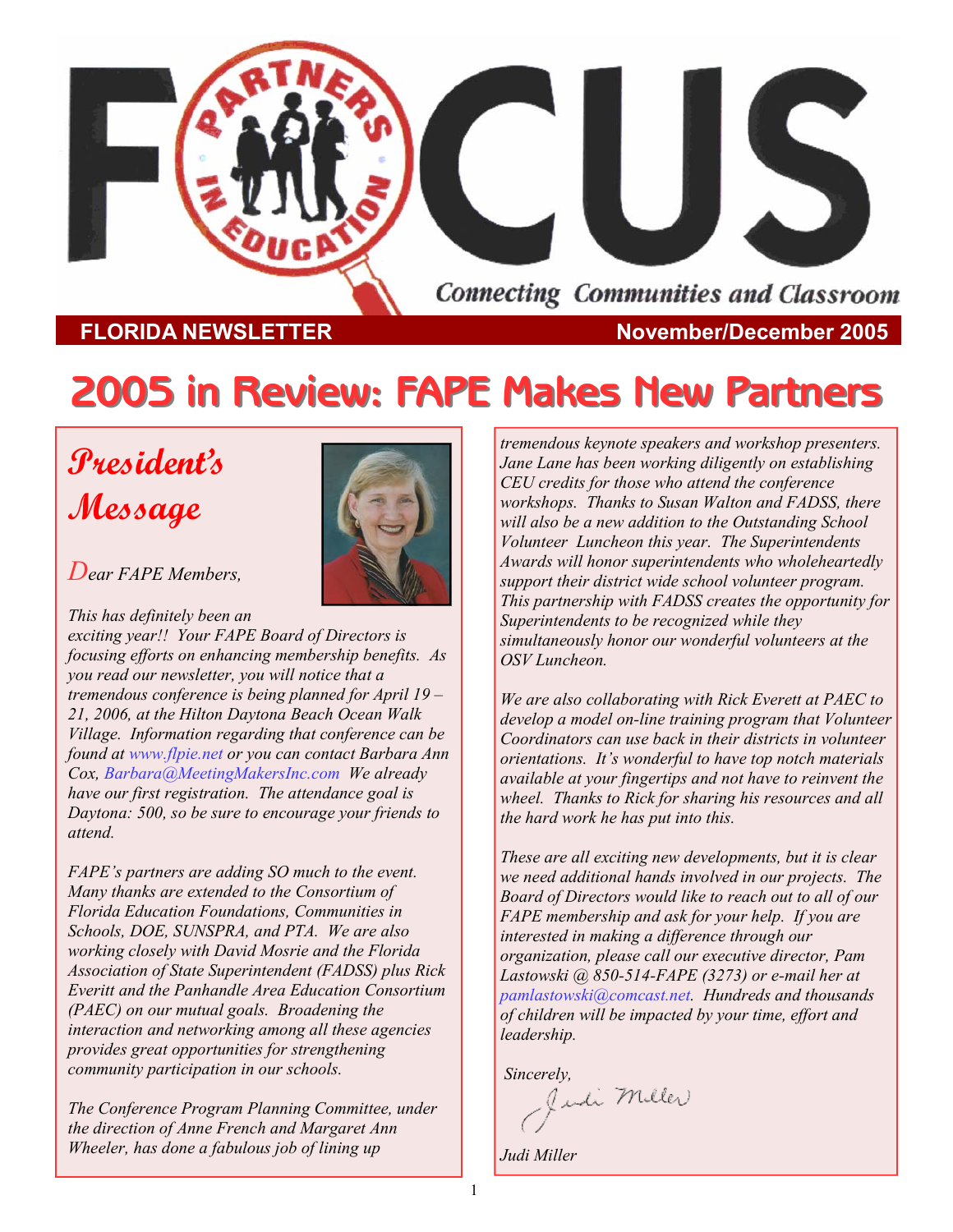# **NEWS from DOE ... NEWS from DOE ...**

# **2005 Parent Involvement Award Winners 2005 Parent Involvement Award Winners**

The 2005 Parent Involvement Awards were presented this past July at the Florida PTA Leadership Conference. The purpose of this award is to promote and recognize innovative school practices that increase family involvement. following ten recipients' programs reflect inventive methods of recruitment, training, and/or recognition of parents and other family members. Regional winners were selected based upon the program's impact on family involvement; ability to be replicated; relationship to school goals and objectives; parent/family participation in planning and implementation; uniqueness and innovation; impact on school improvement; and ratio of parents to program capability, cost, and collaborative efforts. Program descriptions and contact information can be viewed in the *"Sparkplugs 2005 for Parent Involvement/Exemplary Practices"* booklet, published by the Bureau of Family and Community Outreach.

#### **Region I**

#### **Escambia**

Teaching Spanish – Curriculum Enhancement Cordova Park Elementary, Pensacola, FL

#### **Okaloosa**

No Child Left Behind Committee Choctawhatchee High School, Shalimar, FL

#### **Region II**

**St. John's** 

Beverly's Books 'n Babies Hastings Elementary School, Hastings, FL

#### **Nassau**

Attendance in Action West Nassau High School, Callahan, FL

#### **Region III**

#### **Volusia**

Cultural Diversity Celebration: An Evening of Arts & Ideas Spruce Creek Elementary**,** Port Orange, FL

#### **Seminole**

Career Night and Parent Survival Night Lake Mary High School, Lake Mary, FL



This past September, the Florida Lottery hosted a reception in Tallahassee's Old Capitol for the 2005 Annual Fall Leadership Training attendees.

#### **Region IV**

#### **Lee**

Roaring Readers – A Celebration of Reading Spring Creek Elementary**,** Bonita Springs, FL

#### **Collier**

Family Science Mystery Night North Naples Middle School, Naples, FL

#### **Region V**

#### **Miami/Dade**

Shadowlawn Parent Involvement Center Shadowlawn Elementary**,** Miami Beach, FL

#### **Monroe**

Library Lunchtime Speaker Series Marathon Middle/High School, Marathon, FL



*Mysteries in the Middle*, an exciting new reading workshop for middle school parents, teachers, and students was introduced with rave reviews at the 2005 Annual Fall Leadership Training.

#### **Five Star Banners/Flags**

The Florida Association of Partners in Education has negotiated a discounted price of \$30 for the purchase of Five Star



School Award flags/banners from American Ad Specialties. Please contact: Tammy Lamm, American Ad Specialties, 407-649-7784 or e-mail tammy $(a)$  americanadspec.com. Order forms are available at www.flpie.net.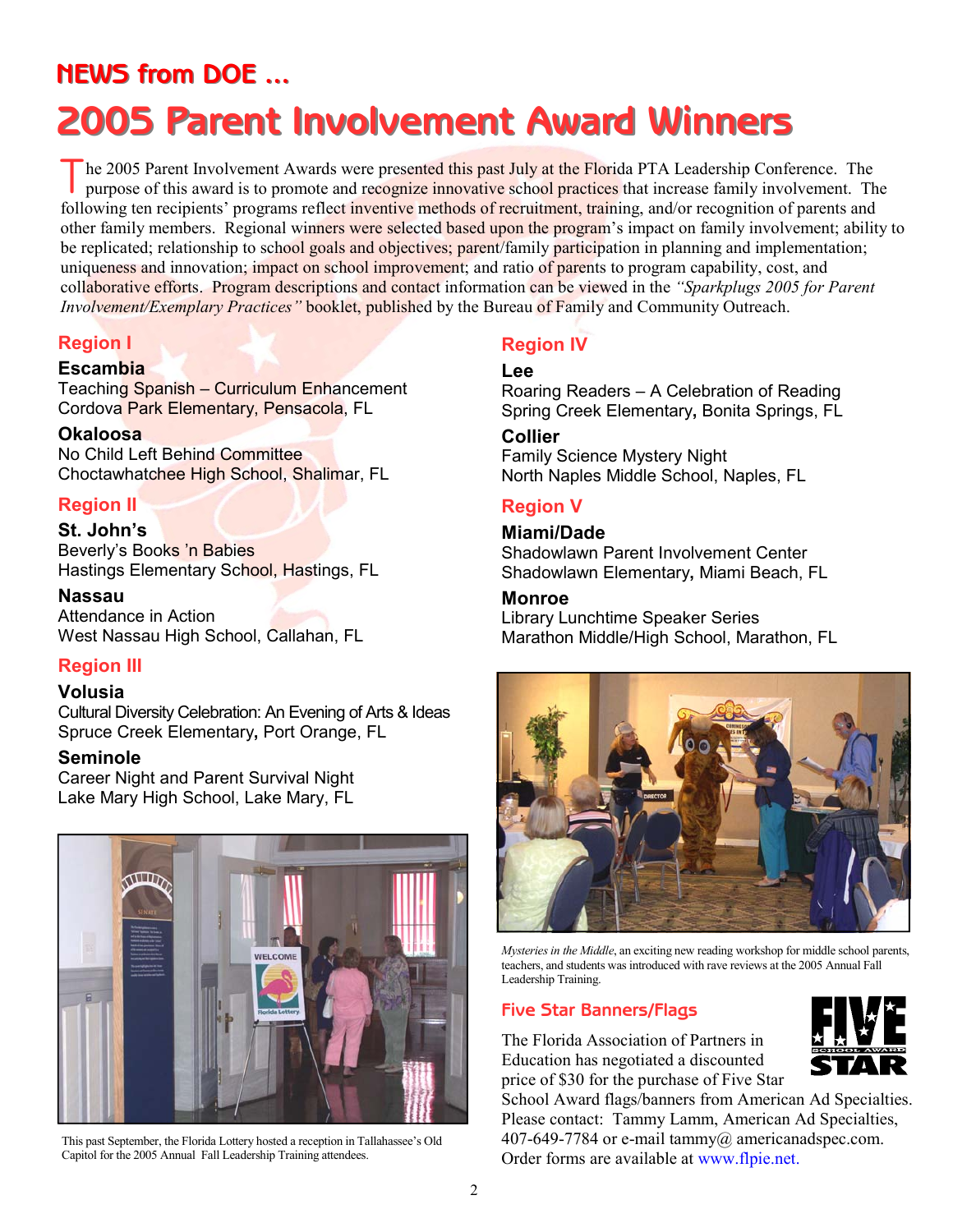

### 2006 Annual Conference **Florida Association of Partners in Education**



April 19-21 Hilton Daytona Beach Ocean Walk Village

Registration Fees: FAPE member: \$250 Non-member: \$300

#### **WHO SHOULD ATTEND? YOU! AND...**

**Business Partner Coordinators** and Business Partners **Communities in Schools Executive Directors/Staff/Board Members Education Foundation Directors and Members Education Public Information Officers** 

**Family Involvement Leaders Local Community and Government Leaders Mentors and Mentoring Program Managers Parents and Parent Organization** Leadership

**School Administrators School Advisory Council Members School Board Members School Volunteers and Program Coordinators Superintendents and Teachers** 

#### **HOW TO REGISTER:**

By phone: (850) 656-0025 Online: www.flpie.net Email: Registration@MeetingMakersInc.com

**Conference Hotel: Hilton Daytona Beach Ocean Walk Village** To reserve your room: Call (386) 254-8200 or (866) 536-8477 and ask for the "FAPE Conference"

To sponsor/exhibit, contact: Meeting Makers Inc. at (850) 656-0025 or email Barbara@MeetingMakersInc.com

Conference Partners: Florida Association of Partners In Education (FAPE), Communities In Schools of Florida, Consortium of Florida Education Foundations, Florida Department of Education, Florida Parent and Teachers **Association, SUNSPRA** 

**Comments from last year's participants:** 

"Great conference! I'll be back next year." "Three Stars - way above excellent!" "Excellent times 5!" "The partnership of 3 organizations made this a super conference." "A good conference in every aspect." "A wonderful experience!" "Very worthwhile - I really enjoyed it!"

### **SPACE IS LIMITED...REGISTER EARLY!**

#### **Celebrate International Volunteer Manager Appreciation Day!**

December 5 is International Volunteer Manager Appreciation Day. This day provides the opportunity to recognize volunteer managers at the state, district, school and private sector level. IVMA Day, established in 1999, brings well-deserved recognition to volunteer managers and promotes a greater awareness of the catalytic role managers offer in:

- Possessing the skills and knowledge to help others meet community needs
- Positively affecting the lives of those served, and of volunteers
- Providing the leadership necessary for a good and just society
- Helping mend the social fabric

Use December and throughout the year to honor the professionals who practice the management of volunteer resources. They make a difference. For more information on IVMA Day, visit www.ivma-day.org.

#### **Funding Opportunities**

The Volunteer Florida Foundation, through their partnership with Grant Station, now offers a complimentary weekly e-mail service that will notify your organization of potential funding opportunities. To register, e-mail Tracey Van Hook at tracey@volunteerflorida.org.

#### **January 2006 is National Mentoring Month**

"Share What You Know. Mentor A Child!" is the theme for the next National Mentoring Month, scheduled for January 2006. An initiative of the Harvard Mentoring Project of the Harvard School of Public Health and MEN-TOR/National Mentoring Partnership, Mentoring Month will target America's 77 million baby boomers in a nationwide drive to recruit volunteer mentors. For information, visit: http://www.hsph.harvard.edu/chc/wmy2006/ nmm/intro.htm.